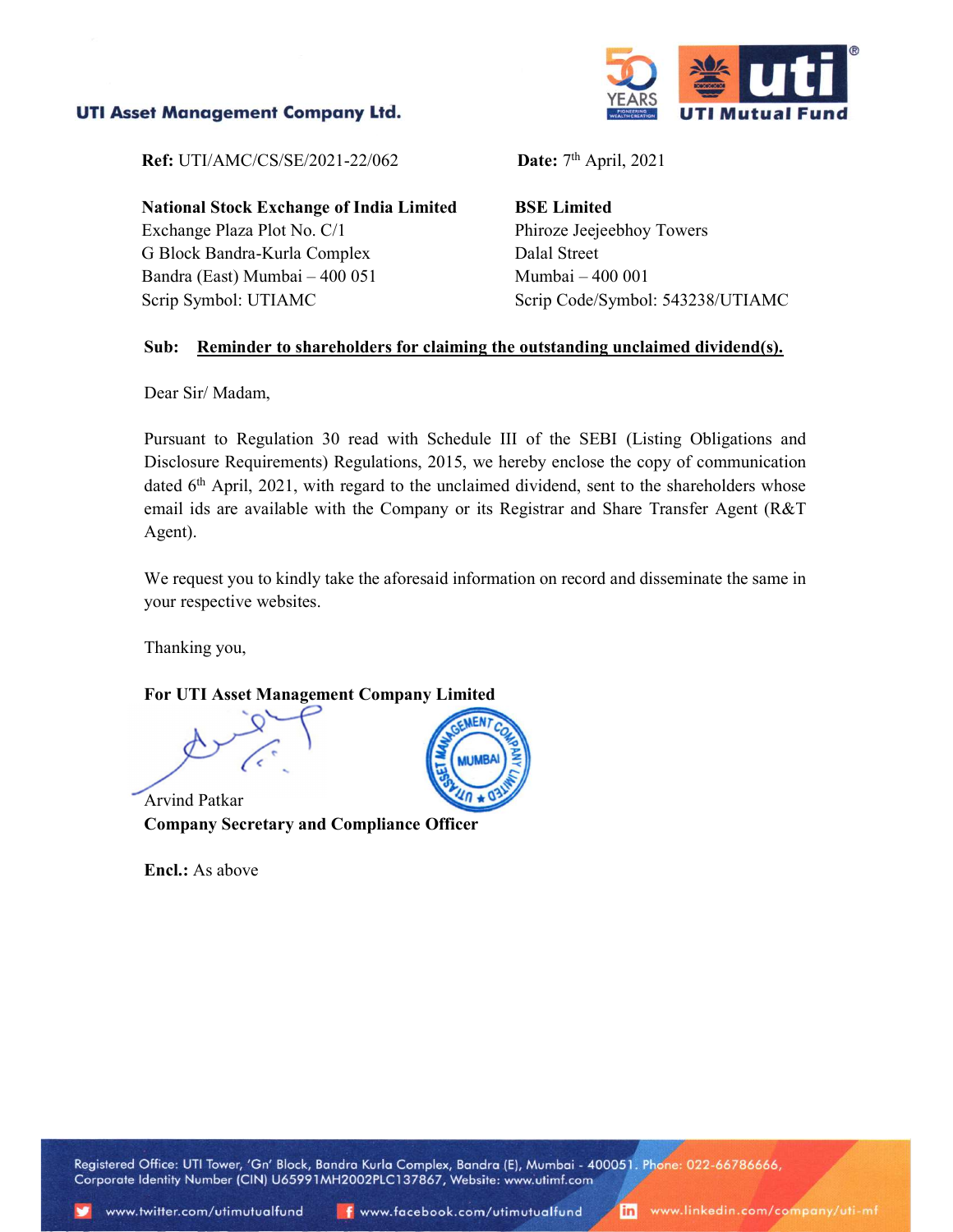

#### UTI Asset Management Company Limited CIN: U65991MH2002PLC137867

Regd. Office: UTI Tower GN Block Bandra-Kurla Complex Bandra (East) Mumbai – 400 051 Tel. No: 022 6678 6666 | E-mail: cs@uti.co.in | Website: www.utimf.com

April 06, 2021

Dear Shareholder(s),

Folio / DP Id & Client Id No:

Name of the Shareholder :

Subject: Unclaimed/ Unpaid Dividend(s)

As per the records available with us, the following Demand Draft(s), which was issued in your name is still unclaimed i.e. you have not encashed the same:

| Year/Dividend | Date of Payment | Warrant / Demand<br>Draft No. | Amount (Rs.) |
|---------------|-----------------|-------------------------------|--------------|
|               |                 |                               |              |

You are therefore advised to send our R&T Agent, at the address mentioned in the table below, a duly-signed Letter in the prescribed format (for format, please click here) alongwith the following documents to enable us to credit the unclaimed dividend(s) through RTGS/NEFT/NECS to your bank account:

- a. Self-attested copies of PAN card(s) of you or all the registered holders (in case of joint holding);
- b. Self-attested copies of Aadhaar card(s) of you or all the registered holders (in case of joint holding);
- c. Client Master List issued by your Depository Participant with whom you have your Demat Account wherein latest bank details are updated; and
- d. Original cancelled cheque leaf of the first holder (name of the first holder should be pre-printed on the cheque).

Please also note that as per the provisions of Section 124 of the Companies Act, 2013, read with Investor Education and Protection Fund Authority (Accounting, Audit, Transfer and Refund) Rules, 2016, dividends which remain unclaimed for 7 years from the date of transfer to the unpaid dividend account are required to be transferred to the Investor Education and Protection Fund (IEPF).

Note: We request you to update your Bank Details, Email Address and contact no. with your Depository Participant, if not already updated. Also request you to opt for ECS credit of dividend. This will facilitate timely credit of dividend amount directly into your Bank Account.

In case if you have any queries or need any assistance in this regard, please contact: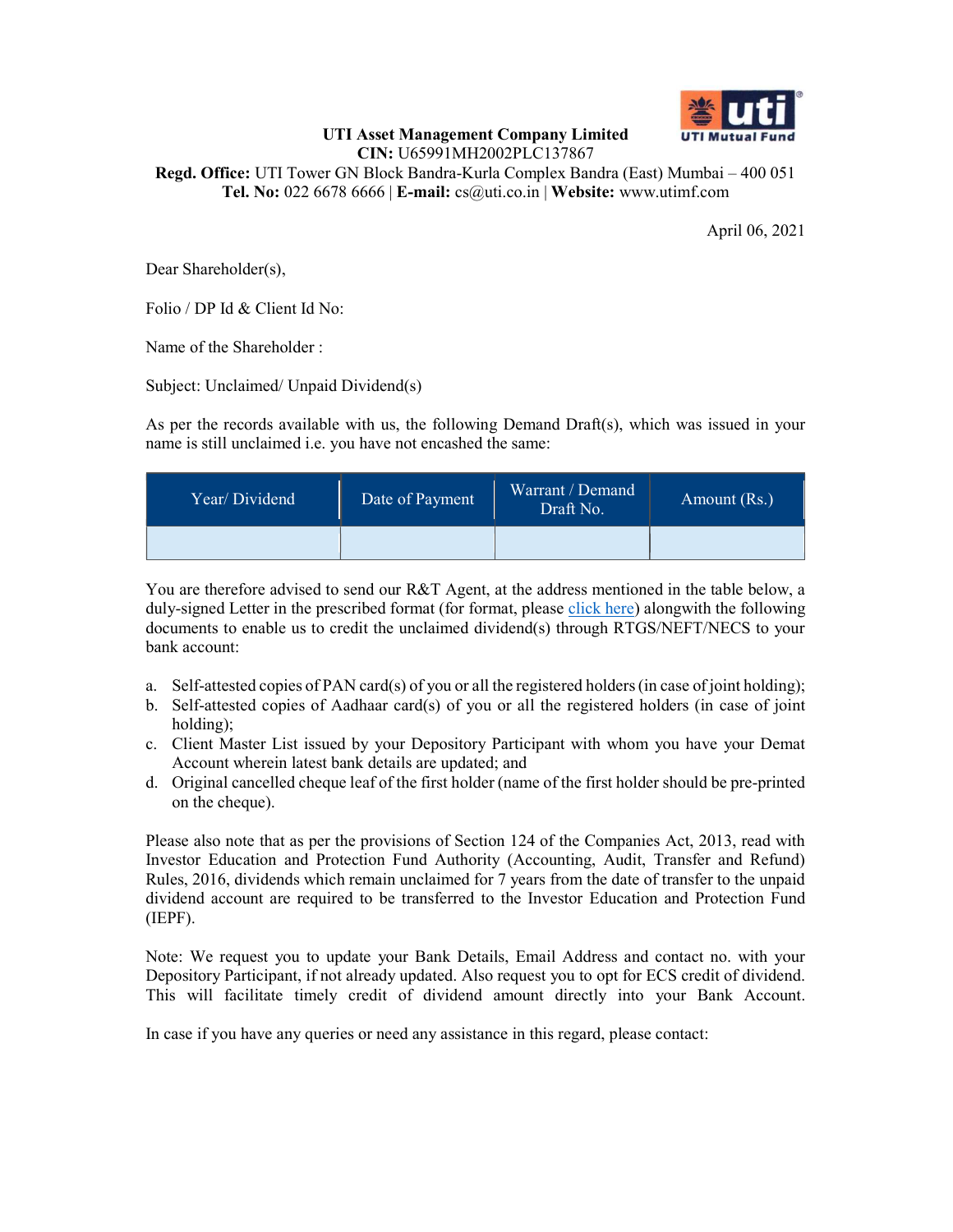| <b>UTI Asset Management Company Limited</b><br>CIN: U65991MH2002PLC137867<br>Regd. Office: UTI Tower GN Block Bandra-<br>Kurla Complex Bandra (East)<br>Mumbai - 400 051<br>Tel. No: 022 6678 6666<br>E-mail: $cs@uti.co.in$<br>Website: www.utimf.com | <b>M/s KFin Technologies Private Limited</b><br>CIN: U72400TG2017PTC117649<br>Unit: UTI Asset Management Company<br>Limited<br>Selenium Tower B, Plot 31-32, Gachibowli,<br>Financial District, Nanakramguda,<br>Serilingampally Mandal, Hyderabad - 500 032<br>Toll Free No.: 1800-309-4001<br>E-mail: einward.ris@kfintech.com |
|--------------------------------------------------------------------------------------------------------------------------------------------------------------------------------------------------------------------------------------------------------|----------------------------------------------------------------------------------------------------------------------------------------------------------------------------------------------------------------------------------------------------------------------------------------------------------------------------------|
|--------------------------------------------------------------------------------------------------------------------------------------------------------------------------------------------------------------------------------------------------------|----------------------------------------------------------------------------------------------------------------------------------------------------------------------------------------------------------------------------------------------------------------------------------------------------------------------------------|

Thanking You,

# For UTI Asset Management Company Limited

Sd/- Arvind Patkar Company Secretary and Compliance Officer Membership No. A21577